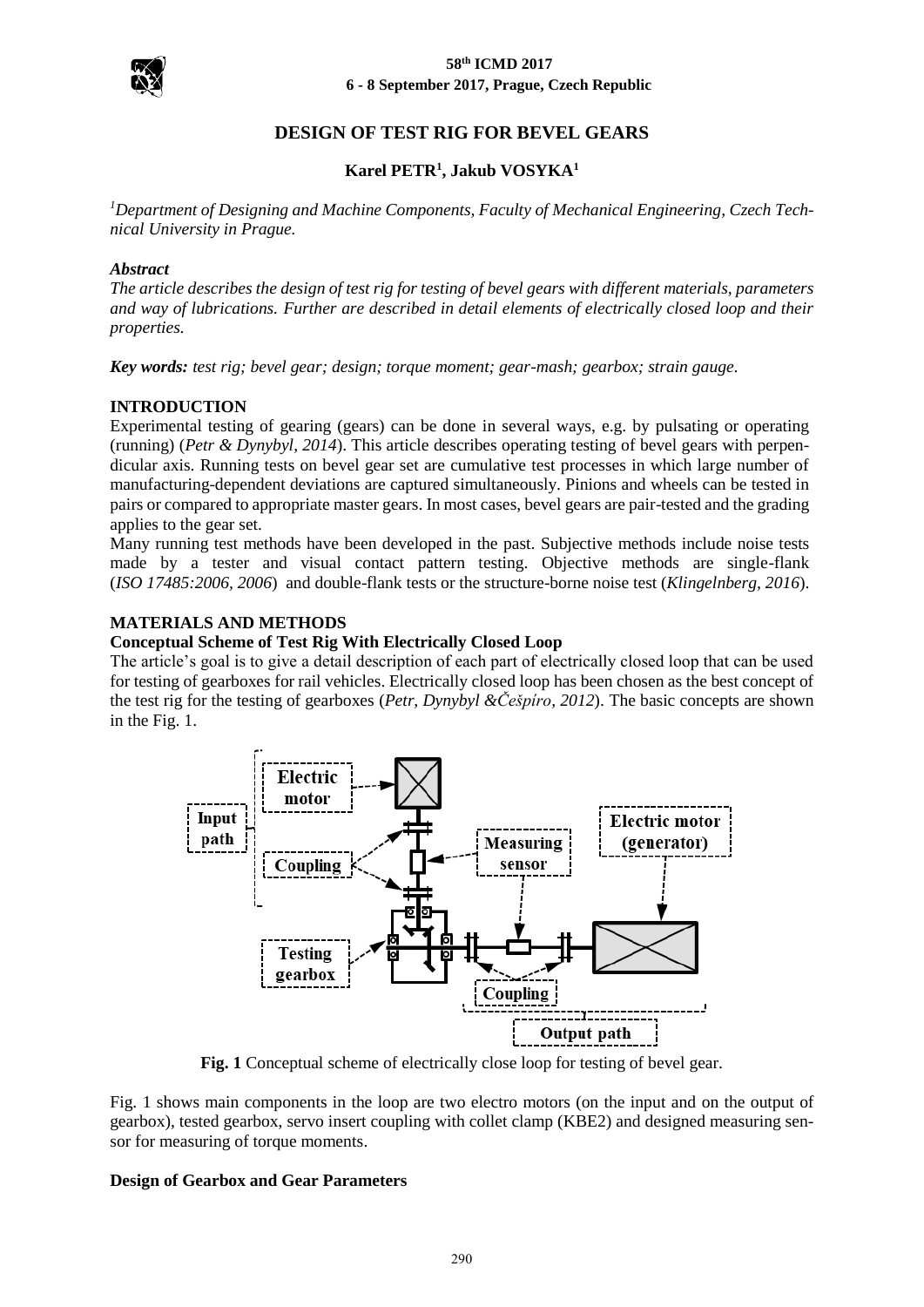

Testing device (see Fig. 2) is designed for testing of bevel gears with module 3 or 3.5 mm, for maximum input torque moment 13.2 Nmm and for maximum speed 2 900 RPM.



Fig. 2 3D model of gearbox for testing of bevel gears. axial locking.

with shaft, bearings, selling and

Fig. 3 shows gear set with shaft, bearings, selling and axial locking. For different gear ratio are necessary to used different distance tube, but position of bearings are still same.

Table 1 shows parameter of gear set for testing. Each gear set have been different gear ratio (1:2; 1:2.5; 1:3) or module (3 or 3.5).

| Parameters                                   | Gear ratio    |        |        |        |
|----------------------------------------------|---------------|--------|--------|--------|
|                                              | 1:2           | 1:2    | 1:2.5  | 1:3    |
| Module [mm]                                  | $\mathcal{R}$ | 3.5    | 3      | 3      |
| Pitch diameter of the pinion [mm]            | 37.40         | 43.33  | 40.02  | 38.36  |
| Pitch diameter of the gear (wheel) [mm]      | 74.79         | 86.66  | 100.04 | 115.08 |
| Radial (Axial) force on the pinion [N]       | 229.33        | 197.92 | 222.49 | 237.14 |
| Radial (Axial) force on the gear (wheel) [N] | 114.67        | 98.96  | 89.00  | 79.05  |
| Tangential force [N]                         | 704.46        | 607.97 | 658.37 | 686.79 |

**Tab. 1** Parameter of gears for testing.

# **Measuring Sensor**

For measure of torque moments was used frequency converter and has been designed measuring sensor (see Fig. 4). The sensor is composed of tube with two strain gauges (1-XY21-3/120), servo insert coupling with collet clamp (KBE2) for connection and rings for transmitting values on computer.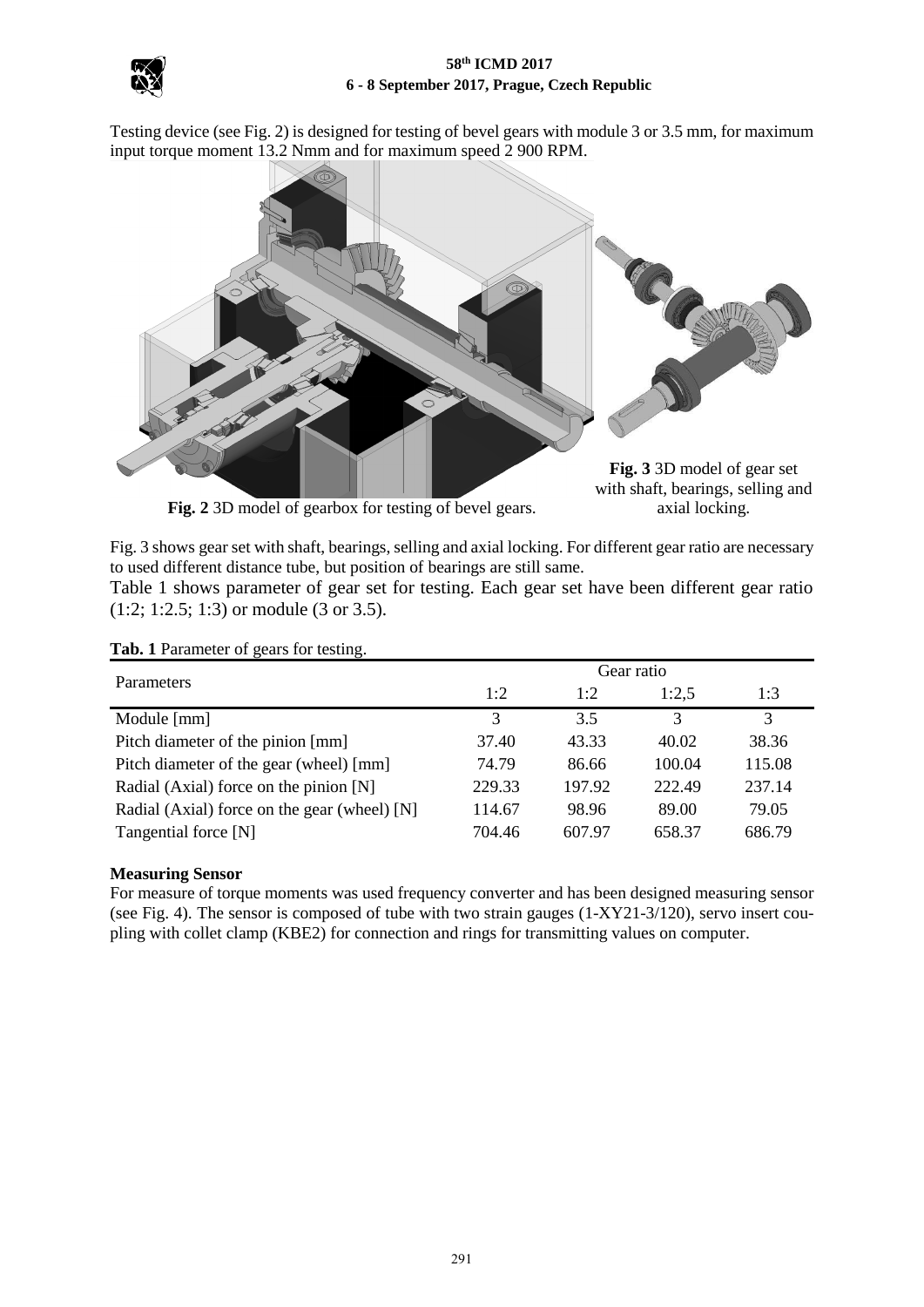



**Fig. 4** 3D model of measuring sensor with couplings.

Second type of measuring sensor will be designed with two semiconductor strain gauges.

# **RESULTS AND DISCUSSION**

**Design of Test Rig -** Fig. 5 shows model of test rig for testing of bevel gears. The sensor is composed of welded frame from I-profiles, input motor (4 kW, 2 900 RPM), two measuring sensors (input and output run), output motor (7.5 kW, 1 490 RPM ) and gearbox. Gearbox was see in Fig. 2, housing was designed as three separate bearing blocks and plates from glass or Plexiglas.

In the gearbox is possible tested different type of lubrication (lubrication by blurring, mist lubrication circulation lubrication, splash lubrication, directly sprayed into gear-mash) (*Petr & Boroš, 2016; Petr & Hanousek, 2015*).



**Fig. 5** 3D model of test rig for testing of bevel gears.

### **CONCLUSIONS**

The objective of this article was to design a test stand for testing of bevel gear set. All parts were designed for minimum durability 20 000 hours. Some parts were designed by FEM. It was created FEM model, which simulated gear-mash of bevel gears.